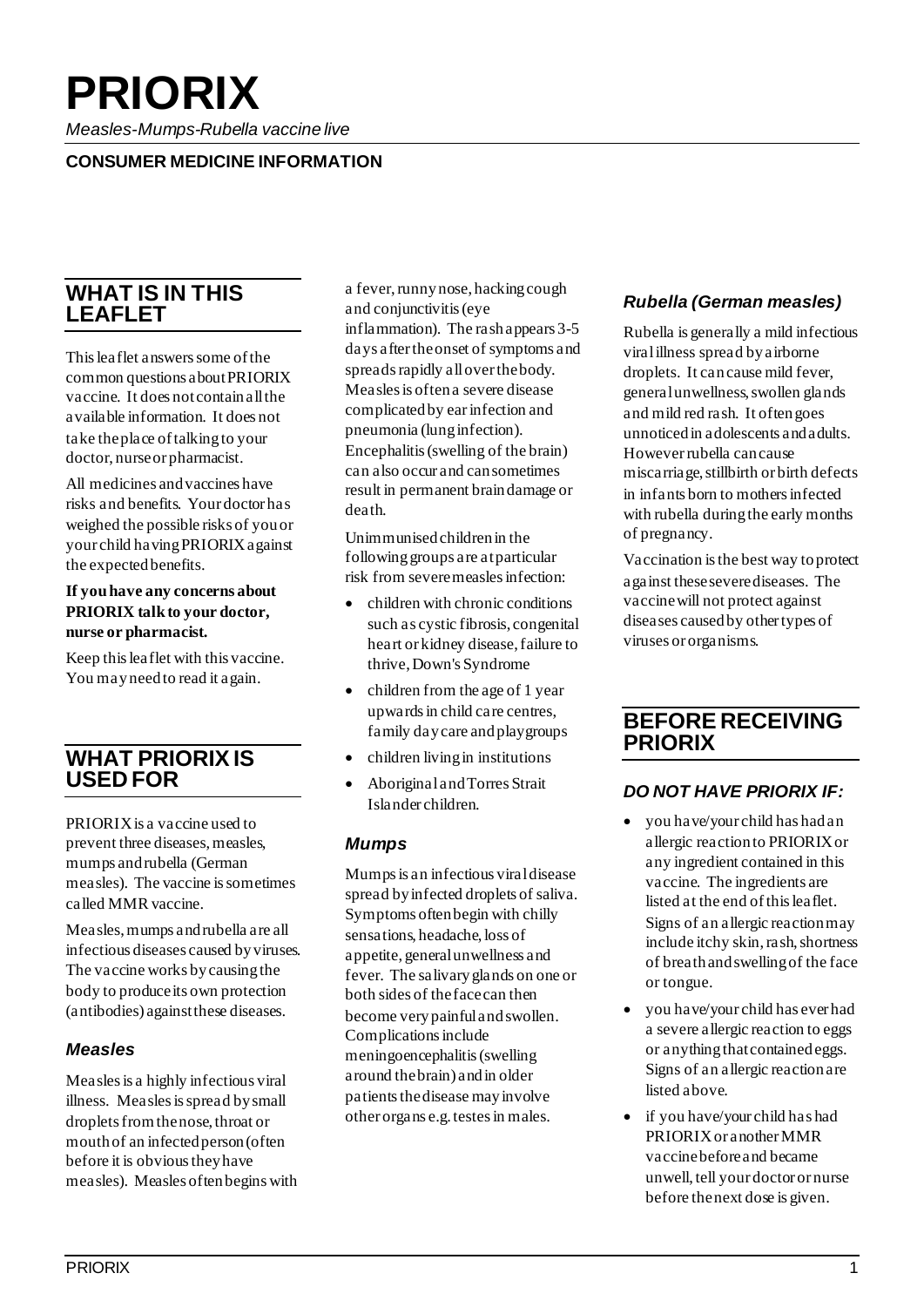- you have/your child has a severe infection with a high temperature. A minor infection such as a cold should not be a problem, but talk to your doctor or nurse about this before being vaccinated.
- you are or think you may be pregnant or if you intend to become pregnant within one month. Your doctor will discuss with you the risks of receiving PRIORIX during pregnancy.
- you have/your child has lowered immunity. This can occur in persons:
	- − with inherited (or family history of) immune deficiency conditions
	- − with abnormal blood conditions or blood protein (immunoglobulin) disorders
	- − with cancer
	- − receiving or who have received certain drugs (i.e. cyclosporin, corticosteroids, and cancer medicines)
	- − receiving or who have received radiation therapy

PRIORIX may generally be given to people with Human Immunodeficiency Virus (HIV) infection.

#### **If needed, you can talk to your doctor about use of PRIORIX in HIV-positive people.**

- the expiry date printed on the pack has passed
- the packaging is torn or shows signs of tampering

**If you are not sure whether PRIORIX should be given, talk to your doctor or nurse. Do not give this vaccine to anyone else; your doctor has prescribed it specifically for you/or your child.**

### *BEFORE HAVING PRIORIX TELL YOUR DOCTOR IF*

- you have any medical problems such as:
	- − tuberculosis (TB) -PRIORIX may affect the tuberculin skin

test. Tuberculin testing may be done before or at the same time that PRIORIX is given.

- − a history or family history of convulsions (fits or seizures)
- − a history or family history of allergic diseases
- − a skin allergy to neomycin
- − a bleeding disorder. Sometimes PRIORIX may need to be given differently in people with bleeding problems.
- − a weakened immune system. You/your child should be closely monitored as the response to the vaccinemay not be sufficient to ensure protection against the illness.
- you have/your child has allergies to any other medicines or substances, such as dyes, foods or preservatives.
- you are breast feeding. Your doctor will discuss the risks and benefits of vaccination.
- you have received another vaccine within the last month.
- you have/your child has received a blood or plasma transfusion, or been given gamma globulin or other immunoglobulin within the last 3 months. PRIORIX may be less effective if given within 3 months of these products. Your doctor will decide when to give the vaccine.
- you are/your child is taking any prescription or OTC (over-thecounter) medicines. Some vaccines may be affected by other vaccines or medicines. Your doctor, nurse or pharmacist will be able to tell you what to do if PRIORIX is to be given with another vaccine or medicine.
- you have/ your child has had a side effect after vaccination against measles, mumps or rubella that involved easy bruising or bleeding for longer than usual.

Fainting can occur following, or even before, any needle injection, therefore tell the doctor or nurse if you/your child fainted with a previous injection.

# *HAVING OTHER VACCINES*

Tell your doctor or nurse if you or your child has received another vaccine recently.

PRIORIX can be given at the same time as other vaccines.

A different injection site will be used for each vaccine.

# **HOW PRIORIX IS GIVEN**

The doctor or nurse will give PRIORIX as an injection.

**If you have any concerns about how this vaccine is to be given, talk to your doctor, nurse or pharmacist.**

# *HOW MUCH IS GIVEN*

PRIORIX is generally given as a single 0.5 mL dose. The same dose is used for children and adults.

# *HOW IT IS GIVEN*

The vaccine comes as a powder which is mixed with sterile water before use. PRIORIX is injected under the skin (subcutaneously) or into muscle, either in the upper arm or in the outer thigh. PRIORIX is generally injected into the upper leg muscle in infants under 12 months of age. In children over 12 months of age and older children and adults the injection may be given in the upper arm muscle.

**PRIORIX should never be given into a vein.**

# *WHEN IT WILL BE GIVEN*

The first dose of PRIORIX is generally given to children at 12 months of age. A second dose is then administered to children at 4-6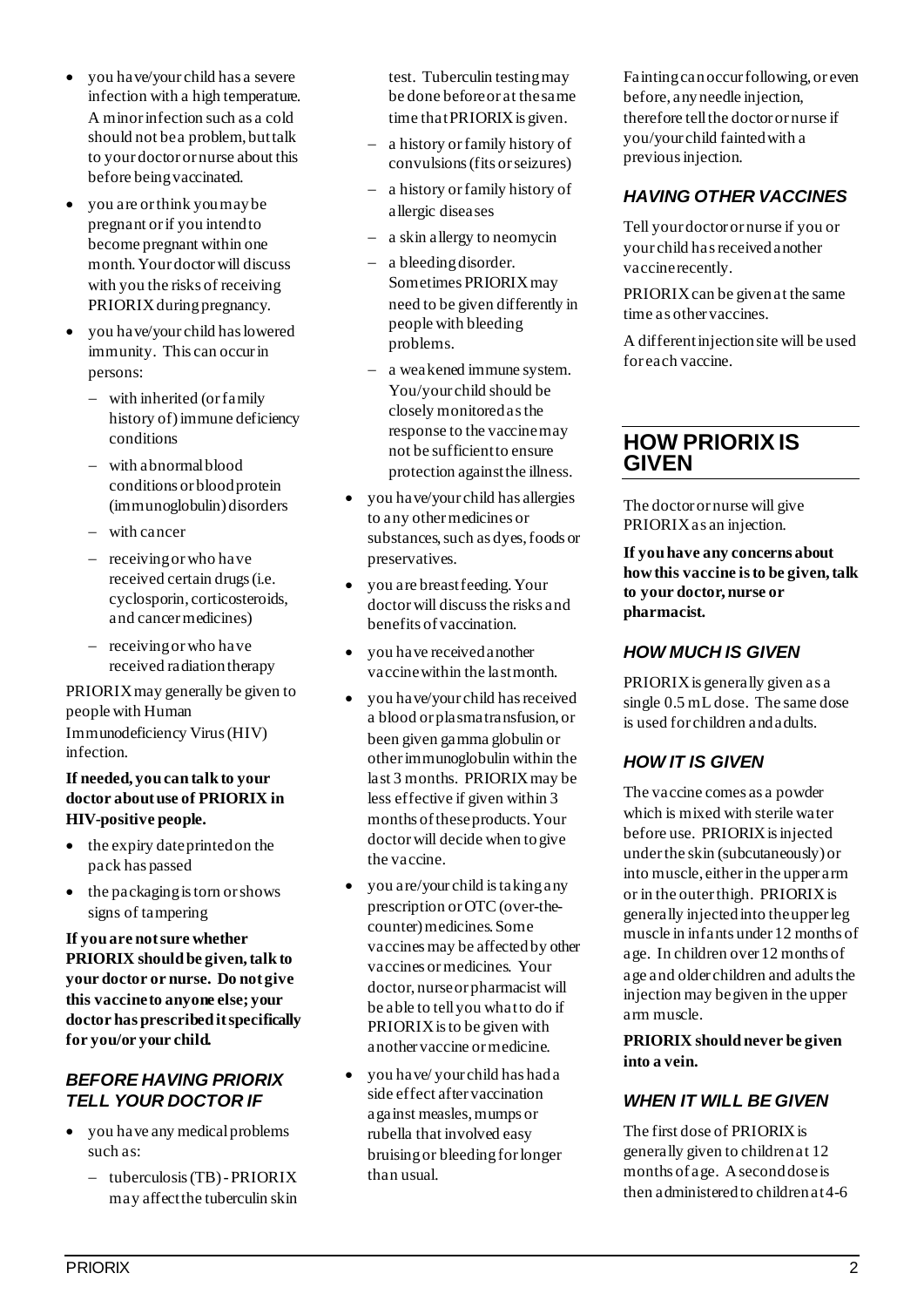years of age; preferably before commencement at school.

# *IF A DOSE IS MISSED*

If your child misses a scheduled dose, talk to your doctor or nurse and arrange another visit as soon as possible.

# **AFTER RECEIVING PRIORIX**

#### *THINGS YOU MUST NOT DO:*

• do not become pregnant for one month after receiving PRIORIX vaccination. Talk to your doctor as soon as possible, if you do become pregnant within this time.

### *THINGS YOU MUST DO:*

Tell your doctor you/your child has received PRIORIX if:

- you/they are to have a tuberculin skin test for tuberculosis within 4-6 weeks after vaccination. The results of the test may be affected by the vaccine.
- you/they are to have another vaccine within 1 month after vaccination.
- you/they are to have a blood or plasma transfusion, or be given gamma globulin or other immunoglobulin within 2 weeks after vaccination.

#### *THINGS TO BE CAREFUL OF:*

Be careful driving or operating machinery until you know how PRIORIX affects you. PRIORIX should not normally interfere with your ability to drive a car or operate machinery. But in some people vaccination can cause dizziness or lightheadedness. Make sure you know how you react to PRIORIX before you drive a car or operate machinery, or do anything that could be dangerous if you are dizzy or lightheaded.

It is advised to remain in the clinic for about 15 minutes after receiving the injection.There is a risk of allergic reactions. These may be local or widespread rashes that may be itchy or blistering, swelling of the eyes and face, difficulty in breathing or swallowing, a sudden drop in blood pressure and loss of consciousness. These reactions will usually occur before leaving the doctor's surgery.If these symptoms occur, you should contact a doctor immediately.

# **SIDE EFFECTS**

**Tell your doctor, nurse or pharmacist as soon as possible if you (or your child) have troublesome symptoms after having had a dose of PRIORIX.**

PRIORIX helps protect most people from measles, mumps and rubella infection, but it may have unwanted side effects in a few people. All medicines and vaccines can have side effects. Sometimes they are serious; most of the time they are not. Some side effects may need medical treatment. The chance of your child having a serious side effect is very much less than the chance of you or your child having a permanent injury from the natural infections.

#### **Ask your doctor, nurse or pharmacist to answer any questions you may have.**

Most unwanted effects with PRIORIX are mild. These effects, as with other vaccines, generally occur around the injection site.

#### **Side effects that occurred during clinical trials with PRIORIX were as follows:**

**Very common (these may occur with more than 1 in 10 doses of the vaccine):** 

• pain and redness at the injection site

• fever greater than or equal to 38°C (rectal)

#### **Common (these may occur with up to 1 in 10 doses of the vaccine):**

- swelling at the injection site
- fever greater than  $39.5^{\circ}$ C (rectal)
- rash (spots and/or blisters)
- upper respiratory tract infection
- infection of the middle ear
- viral infection
- nervousness
- bronchitis
- cough
- runny nose
- diarrhoea
- vomiting
- headache
- sore throat and discomfort when swallowing

#### **Uncommon (these may occur with up to 1 in 100 doses of the vaccine):**

- allergic reactions
- tiredness (fatigue)
- swelling of the mouth and throat
- toothache
- loss of appetite
- nausea
- abnormal crying
- not being able to sleep (insomnia)
- discharge with itching of the eyes and crusty eyelids (conjunctivitis)
- swollen glands in the cheek
- swollen glands in the neck, armpit or groin
- itchiness
- cold sores, shingles
- feeling generally unwell, dizziness, tiredness
- harsh breathing sounds
- pneumonia
- nose bleeds
- stomach pain or discomfort
- dizziness

**Rare (these may occur with up to 1 in 1,000 doses of the vaccine):**